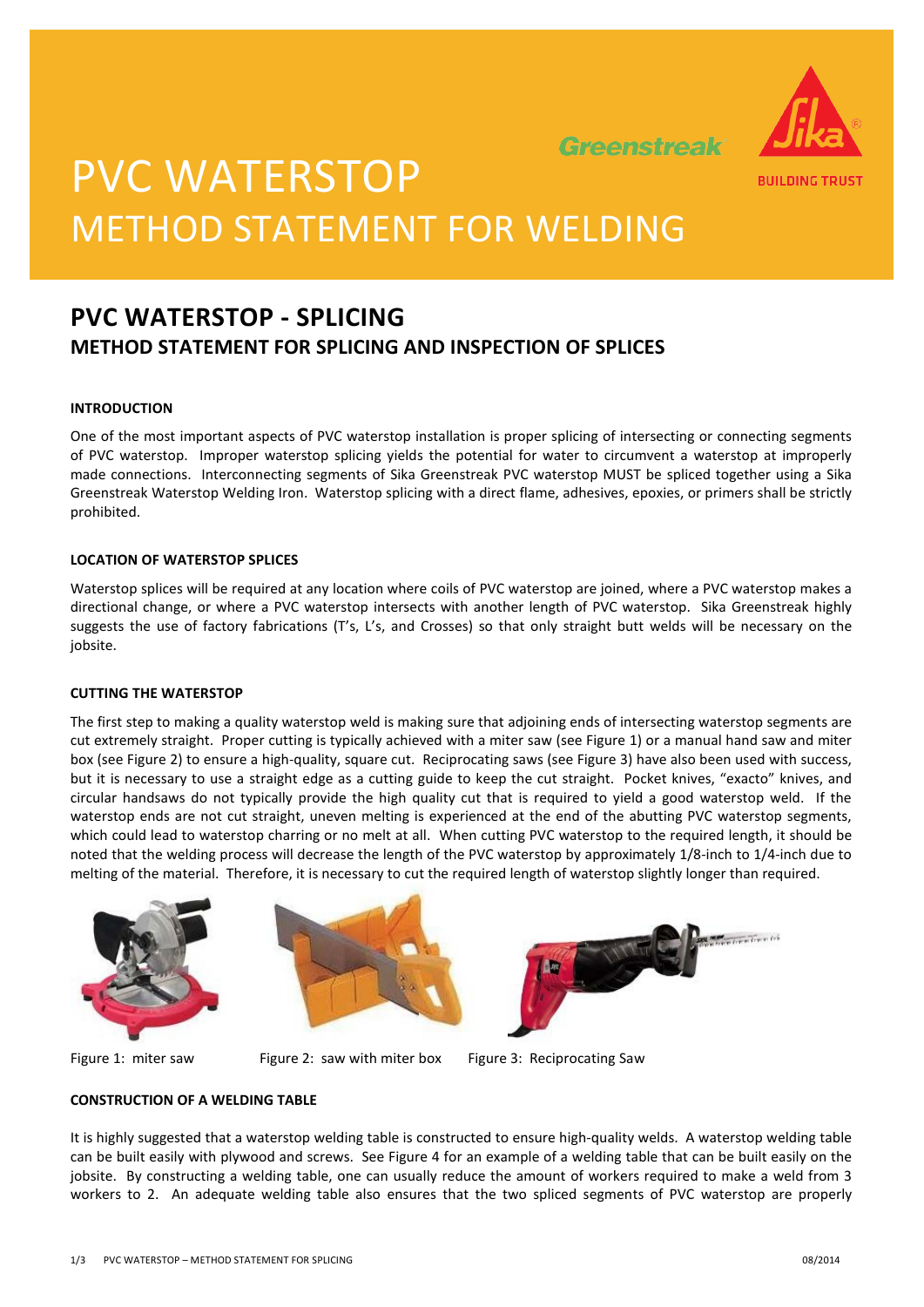### PVC WATERSTOP METHOD STATEMENT FOR WELDING

Greenstreak



aligned, both in width and thickness, and help keep the waterstop edges, ribs, and centerbulb continuous through the welded connection.



### **PROPER USE OF WELDING IRON AND SPLICING TECHNIQUE**

All Sika Greenstreak welding irons are shipped with a Teflon peel-and-stick cover already adhered to the welding iron. The welding iron should ALWAYS be used with the peel-and-stick cover in place. The covers are replaceable, and should be replaced when they show signs of damage or delamination from the iron. Under normal daily use, the covers should be replaced every 2 to 4 weeks. The peel-and-stick cover ensures that the melted waterstop material stays on the end of the waterstop, and does not stick to the iron. A towel or piece of cloth should be kept near the welding iron when in use to remove any melted PVC material from the face of the iron after EVERY weld is made. For PVC waterstops, the welding iron shall be heated to a temperature of 380°F (the thermometer on the welding iron is in Fahrenheit units). The adjustable temperature dial is used to control the temperature of the welding iron.

If using the suggested welding table, position the welding iron in the iron slot on the table so that it supports itself. The two ends of the waterstop to be spliced together shall be placed against opposing faces of the welding iron, and held against the welding iron with significant pressure (pressure is important). Allow the ends of the waterstops to melt. This can take several minutes with a thicker waterstop profile. Continue melting the ends of the waterstop until at least 1/8-inch of melted PVC appears around the entire waterstop/iron interface on both pieces of waterstop being welded. At that time, quickly pull the waterstops away from the iron and immediately place the two melted ends together, being careful to keep the two waterstops properly aligned after joining. You only have a few seconds to place the melted waterstop ends together, so speed is important. Immediately after the two waterstop ends are butted together, use your fingers (wearing gloves) to press the melted material against the waterstop to improve the welded connection. Extreme caution should be used when moving a welded waterstop connection when the material is still hot, as the weld is still very weak at this time. So after sliding the welding table away from the welded waterstop connection, allow the waterstop to cool for at least 10 minutes before handling it.

### **WATERSTOP WELD QUALITY ASSURANCE**

After allowed to cool, a visual inspection shall be made on each waterstop weld to observe the following:

• The waterstop weld shall not display significant discoloration or pin-holes that penetrate through the waterstop.